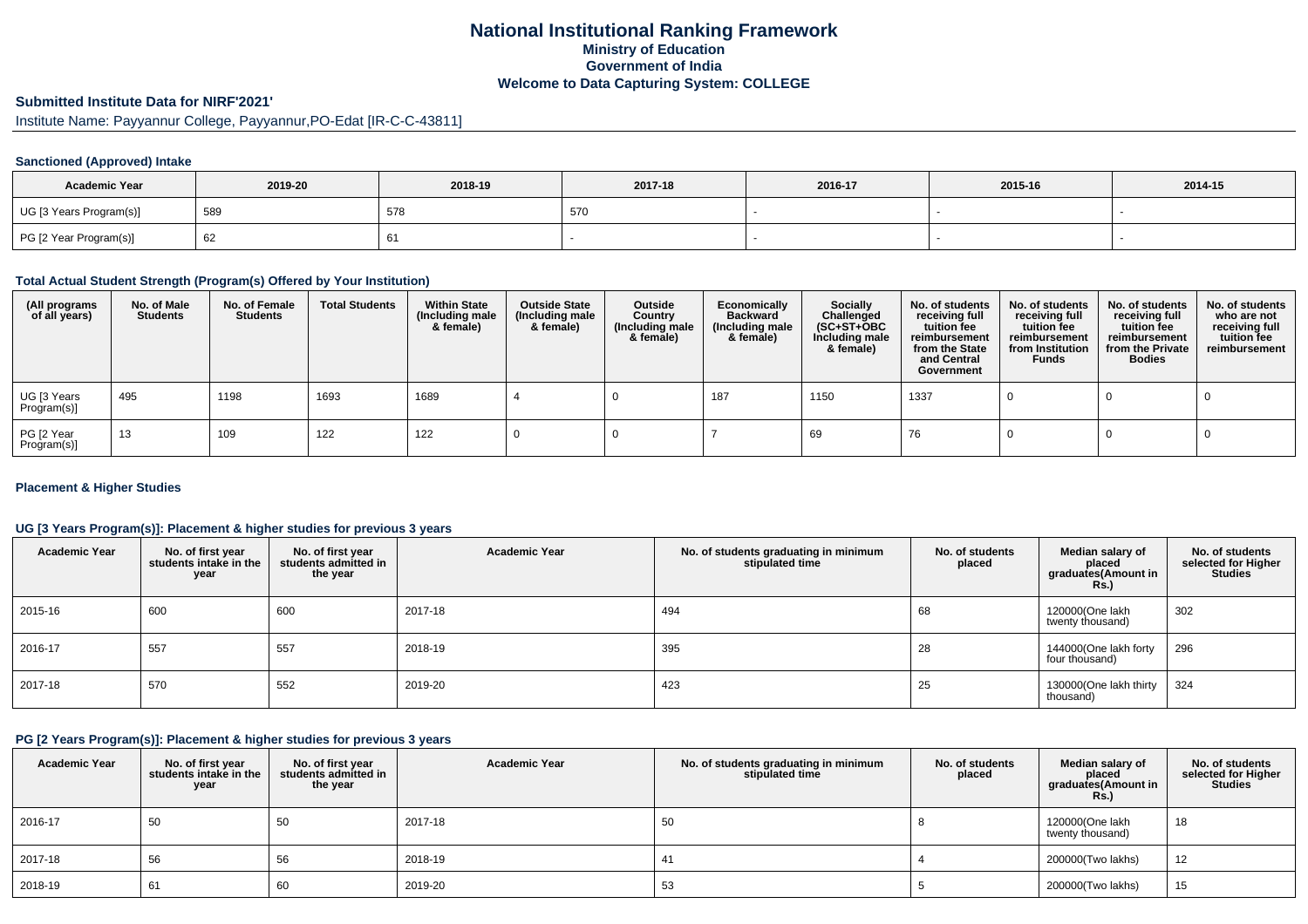### **Financial Resources: Utilised Amount for the Capital expenditure for previous 3 years**

| Academic Year                                                                                   | 2019-20                                                                     | 2018-19                                                                                              | 2017-18                                                               |
|-------------------------------------------------------------------------------------------------|-----------------------------------------------------------------------------|------------------------------------------------------------------------------------------------------|-----------------------------------------------------------------------|
|                                                                                                 | <b>Utilised Amount</b>                                                      | <b>Utilised Amount</b>                                                                               | <b>Utilised Amount</b>                                                |
|                                                                                                 |                                                                             | Annual Capital Expenditure on Academic Activities and Resources (excluding expenditure on buildings) |                                                                       |
| Library                                                                                         | 283593 (Two lakh eighty three thousand five hundred and<br>ninety three)    | 282159 (Two lakh eighty two thousand one hundred and fifty<br>nine)                                  | 492955 (Four lakh ninety two thousand nine hundred and fifty<br>five) |
| New Equipment for Laboratories                                                                  | 77064 (Seventy seven thousand sixty four)                                   | 443793 (Four lakh forty three thousand seven hundred and<br>ninety three)                            | 519000 (Five lakh nineteen thousand)                                  |
| Other expenditure on creation of Capital Assets (excluding<br>expenditure on Land and Building) | 2115348 (Twenty one lakh fifteen thousand three hundred and<br>forty eight) | 1563527 (Fifteen lakh sixty three thousand five hundred and<br>twenty seven)                         | 408651 (Four lakh eight thousand six hundred and fifty one)           |

# **Financial Resources: Utilised Amount for the Operational expenditure for previous 3 years**

| Academic Year                                                                                                                     | 2019-20                                                   | 2018-19                                                       | 2017-18                                                       |  |
|-----------------------------------------------------------------------------------------------------------------------------------|-----------------------------------------------------------|---------------------------------------------------------------|---------------------------------------------------------------|--|
|                                                                                                                                   | <b>Utilised Amount</b>                                    | <b>Utilised Amount</b>                                        | <b>Utilised Amount</b>                                        |  |
|                                                                                                                                   |                                                           | <b>Annual Operational Expenditure</b>                         |                                                               |  |
| Salaries (Teaching and Non Teaching staff)                                                                                        | 64612519 (Six crore forty six lakhs twelve thousand five  | 53791018 (Five crore thirty seven lakhs ninety one thousand   | 71086105 (Seven crore ten lakhs eighty six thousand one       |  |
|                                                                                                                                   | hundred and nineteen)                                     | and eighteen)                                                 | hundred and five )                                            |  |
| Maintenance of Academic Infrastructure or consumables and                                                                         | 4889037 (Forty eight lakh eighty nine thousand and thirty | 4105586 (Forty one lakh five thousand five hundred and eighty | 1276347 (Twelve lakh seventy six thousand three hundred and   |  |
| other running expenditures(excluding maintenance of hostels<br>and allied services, rent of the building, depreciation cost, etc) | seven)                                                    | six)                                                          | forty seven)                                                  |  |
| Seminars/Conferences/Workshops                                                                                                    | 192768 (One lakh ninety two thousand seven hundred and    | 257225 (Two lakh fifty seven thousand two hundred and twenty  | 434465 (Four lakh thirty four thousand four hundred and sixty |  |
|                                                                                                                                   | sixty eight)                                              | five)                                                         | five)                                                         |  |

# **PCS Facilities: Facilities of physically challenged students**

| 1. Do your institution buildings have Lifts/Ramps?                                                                                                        | Yes, more than 60% of the buildings |
|-----------------------------------------------------------------------------------------------------------------------------------------------------------|-------------------------------------|
| 2. Do your institution have provision for walking aids, includingwheelchairs and transportation from one building to another for<br>handicapped students? | Yes                                 |
| 3. Do your institution buildings have specially designed toilets for handicapped students?                                                                | Yes, less than 40% of the buildings |

### **Faculty Details**

| Srno | Name                            | Age | Designation            | Gender | Qualification   | <b>Experience (In</b><br>Months) | <b>Is Associated</b><br><b>Last Year</b> | Currently<br>working with<br>institution? | <b>Joining Date</b> | <b>Leaving Date</b> | <b>Association type</b> |
|------|---------------------------------|-----|------------------------|--------|-----------------|----------------------------------|------------------------------------------|-------------------------------------------|---------------------|---------------------|-------------------------|
|      | Rathnaprabha                    | 55  | Associate<br>Professor | Female | M. Phil         | 310                              | Yes                                      | Yes                                       | 22-09-1994          | $\sim$              | Regular                 |
| 2    | Dr<br>Premachandran<br>Keezhoth | 49  | Assistant<br>Professor | Male   | Ph.D            | 289                              | Yes                                      | Yes                                       | 18-06-1996          | $\sim$              | Regular                 |
| 3    | Dr Sreehari A C                 | 50  | Assistant<br>Professor | Male   | Ph.D            | 285                              | Yes                                      | Yes                                       | 14-10-1996          | $\sim$              | Regular                 |
|      | Dr Santhosh V M                 | 47  | Associate<br>Professor | Male   | Ph.D            | 275                              | Yes                                      | Yes                                       | 28-08-1997          | $\sim$              | Regular                 |
| 5    | Nisanth A                       | 42  | Associate<br>Professor | Male   | MSc(Statistics) | 223                              | Yes                                      | Yes                                       | 26-12-2001          | $\sim$              | Regular                 |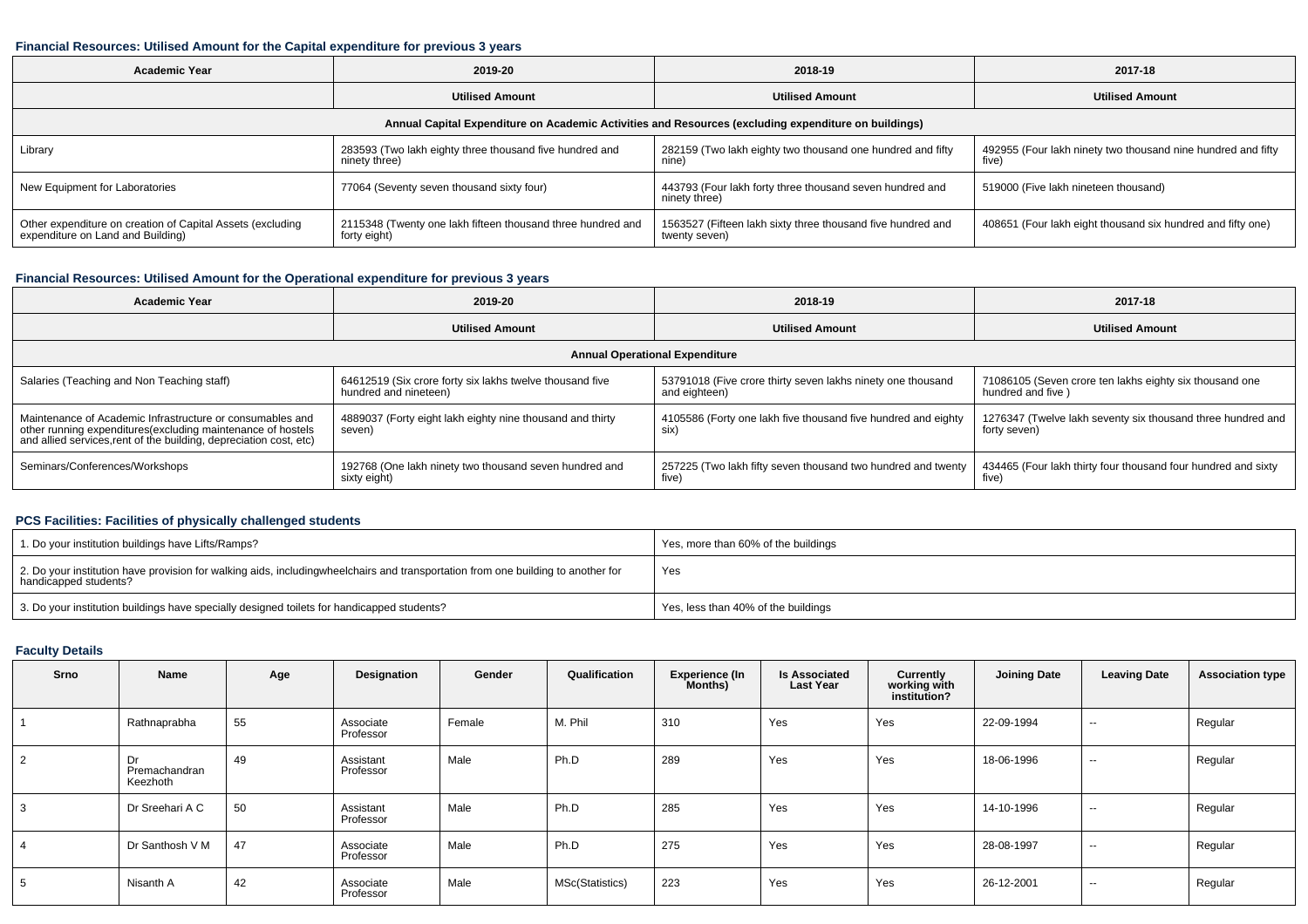| 6              | Dr Prajitha P         | 41 | Associate<br>Professor | Female | Ph.D                       | 184 | Yes | Yes | 21-03-2005 | $\overline{\phantom{a}}$ | Regular |
|----------------|-----------------------|----|------------------------|--------|----------------------------|-----|-----|-----|------------|--------------------------|---------|
| $\overline{7}$ | Dr Sapna Jacob        | 45 | Assistant<br>Professor | Female | Ph.D                       | 176 | Yes | Yes | 06-12-2005 | $\overline{\phantom{a}}$ | Regular |
| 8              | Dr Harikrishnan E     | 44 | Assistant<br>Professor | Male   | Ph.D                       | 176 | Yes | Yes | 06-12-2005 | $\overline{\phantom{a}}$ | Regular |
| 9              | Dr Swaran P R         | 44 | Assistant<br>Professor | Male   | Ph.D                       | 176 | Yes | Yes | 06-12-2005 | $\overline{\phantom{a}}$ | Regular |
| 10             | <b>Binila Mathews</b> | 43 | Associate<br>Professor | Female | M.A.(Economics)            | 176 | Yes | Yes | 06-12-2005 | $\overline{\phantom{a}}$ | Regular |
| 11             | Sona P                | 41 | Assistant<br>Professor | Female | M.A                        | 176 | Yes | Yes | 06-12-2005 | $\overline{\phantom{a}}$ | Regular |
| 12             | Dr Jayarajan T K      | 40 | Assistant<br>Professor | Male   | Ph.D                       | 139 | Yes | Yes | 15-12-2008 | $\overline{\phantom{a}}$ | Regular |
| 13             | Dr Santhosh P         | 41 | Assistant<br>Professor | Male   | Ph.D                       | 139 | Yes | Yes | 15-12-2008 | $\overline{\phantom{a}}$ | Regular |
| 14             | Dr Lakshmi C          | 39 | Assistant<br>Professor | Female | Ph.D                       | 129 | Yes | Yes | 09-11-2009 | $\overline{\phantom{a}}$ | Regular |
| 15             | Dinesan D A           | 37 | Assistant<br>Professor | Male   | M.A.(Political<br>Science) | 129 | Yes | Yes | 09-11-2009 | $\overline{\phantom{a}}$ | Regular |
| 16             | Dr Anila O            | 46 | Assistant<br>Professor | Female | Ph.D                       | 119 | Yes | Yes | 16-09-2010 | $\overline{\phantom{a}}$ | Regular |
| 17             | Dr Preethi K          | 45 | Assistant<br>Professor | Female | Ph.D                       | 119 | Yes | Yes | 16-09-2010 | $\overline{\phantom{a}}$ | Regular |
| 18             | Dr Sunitha B Nair     | 44 | Assistant<br>Professor | Female | Ph.D                       | 119 | Yes | Yes | 16-09-2010 | $\overline{\phantom{a}}$ | Regular |
| 19             | Dr Padmanabhan<br>M V | 43 | Assistant<br>Professor | Male   | Ph.D                       | 119 | Yes | Yes | 16-09-2010 | $\overline{\phantom{a}}$ | Regular |
| 20             | Dileepan K M          | 40 | Assistant<br>Professor | Male   | M.A.(History)              | 119 | Yes | Yes | 16-09-2010 | $\overline{\phantom{a}}$ | Regular |
| 21             | Ranjith Kamal P       | 36 | Assistant<br>Professor | Male   | M. Phil                    | 119 | Yes | Yes | 16-09-2010 | $\overline{\phantom{a}}$ | Regular |
| 22             | Rahana Ameen          | 34 | Assistant<br>Professor | Female | M.Sc.                      | 119 | Yes | Yes | 16-09-2010 | $\overline{\phantom{a}}$ | Regular |
| 23             | Dr Sreemaya C         | 46 | Assistant<br>Professor | Female | Ph.D                       | 114 | Yes | Yes | 11-02-2011 | $\overline{\phantom{a}}$ | Regular |
| 24             | Dr Mini A R           | 45 | Assistant<br>Professor | Female | Ph.D                       | 114 | Yes | Yes | 11-02-2011 | $\overline{\phantom{a}}$ | Regular |
| 25             | Dr Sindhu A           | 40 | Assistant<br>Professor | Female | Ph.D                       | 114 | Yes | Yes | 11-02-2011 | $\overline{\phantom{a}}$ | Regular |
| 26             | Dr Prakash V          | 38 | Assistant<br>Professor | Male   | Ph.D                       | 114 | Yes | Yes | 11-02-2011 | $\overline{\phantom{a}}$ | Regular |
| 27             | Vinod Kumar T         | 35 | Assistant<br>Professor | Male   | M.Sc(Phy)                  | 114 | Yes | Yes | 11-02-2011 | $\overline{\phantom{a}}$ | Regular |
| 28             | Manju R Nath          | 34 | Assistant<br>Professor | Female | M.Sc.                      | 114 | Yes | Yes | 11-02-2011 | $\overline{\phantom{a}}$ | Regular |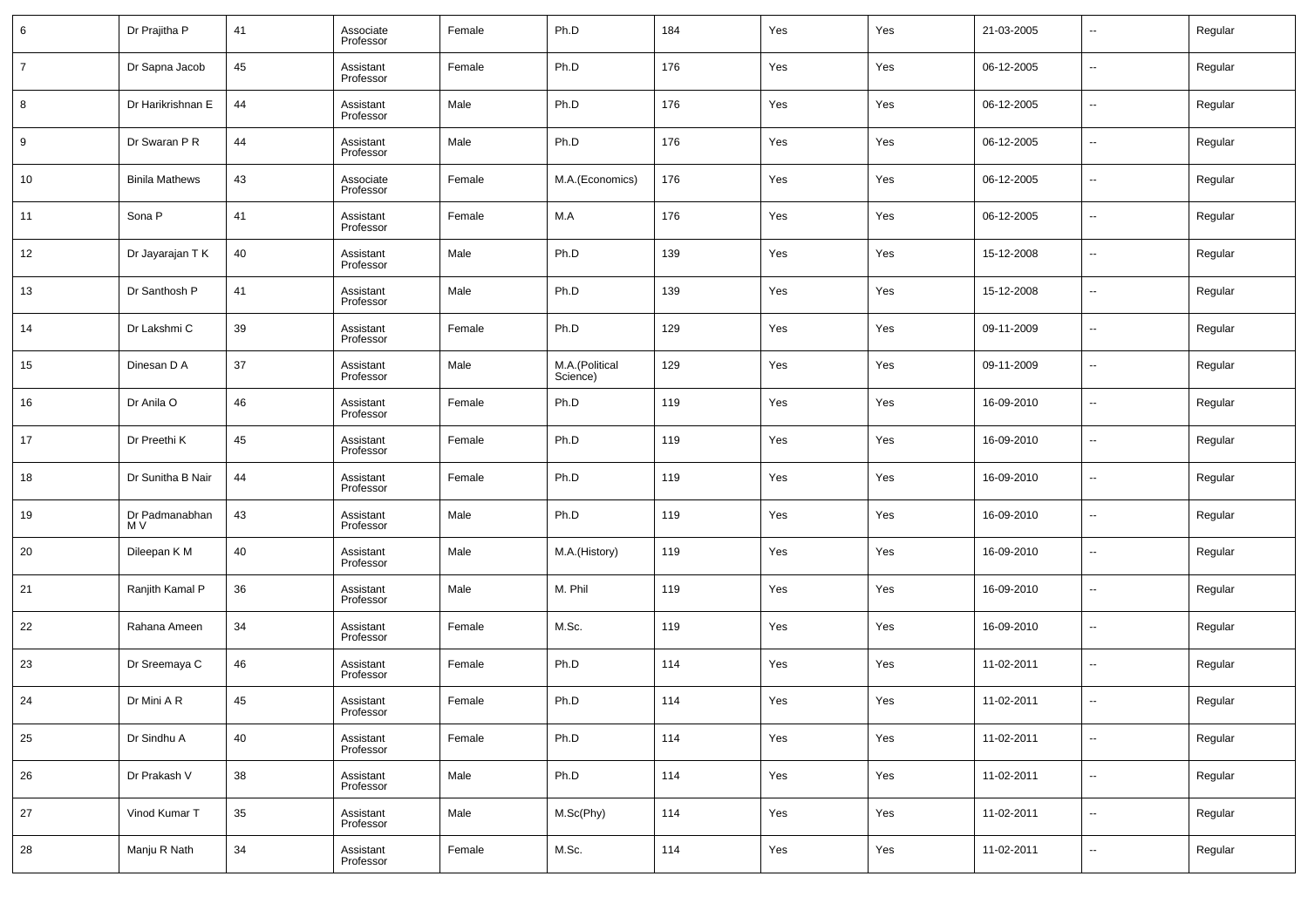| 29 | Subha P V                    | 34 | Assistant<br>Professor | Female | M.Sc(Phy)                  | 114 | Yes | Yes | 11-02-2011 | $\overline{\phantom{a}}$ | Regular |
|----|------------------------------|----|------------------------|--------|----------------------------|-----|-----|-----|------------|--------------------------|---------|
| 30 | Sruthi K P                   | 34 | Assistant<br>Professor | Female | M.Sc.                      | 114 | Yes | Yes | 11-02-2011 | $\overline{\phantom{a}}$ | Regular |
| 31 | Preethi Rajan MK             | 34 | Assistant<br>Professor | Female | M.Sc(Phy)                  | 114 | Yes | Yes | 11-02-2011 | $\overline{\phantom{a}}$ | Regular |
| 32 | Nisha V K                    | 34 | Assistant<br>Professor | Female | M.Sc.                      | 114 | Yes | Yes | 11-02-2011 | $\overline{\phantom{a}}$ | Regular |
| 33 | Ranjusha M K                 | 34 | Assistant<br>Professor | Female | M.Sc.                      | 114 | Yes | Yes | 11-02-2011 | $\overline{\phantom{a}}$ | Regular |
| 34 | Dr Sujith K V                | 38 | Assistant<br>Professor | Male   | Ph.D                       | 108 | Yes | Yes | 10-08-2011 | $\overline{\phantom{a}}$ | Regular |
| 35 | Lavanya N                    | 34 | Assistant<br>Professor | Female | M.Sc(Phy)                  | 108 | Yes | Yes | 10-08-2011 | $\overline{\phantom{a}}$ | Regular |
| 36 | Dr Jisha D Nair              | 50 | Assistant<br>Professor | Female | Ph.D                       | 100 | Yes | Yes | 19-03-2012 | $\overline{\phantom{a}}$ | Regular |
| 37 | Dr Ratheesh<br>Narayanan M K | 47 | Assistant<br>Professor | Male   | Ph.D                       | 100 | Yes | Yes | 19-03-2012 | $\overline{\phantom{a}}$ | Regular |
| 38 | Ajith Kumar P                | 45 | Assistant<br>Professor | Male   | M.A.(Political<br>Science) | 100 | Yes | Yes | 19-03-2012 | $\overline{\phantom{a}}$ | Regular |
| 39 | Reshma E                     | 34 | Assistant<br>Professor | Female | MSc(Mathematics)           | 89  | Yes | Yes | 25-02-2013 | $\overline{\phantom{a}}$ | Regular |
| 40 | Dr Deepamol P C              | 40 | Assistant<br>Professor | Female | Ph.D                       | 82  | Yes | Yes | 30-09-2013 | $\overline{\phantom{a}}$ | Regular |
| 41 | Dr Vijesh A M                | 38 | Assistant<br>Professor | Male   | Ph.D                       | 190 | Yes | Yes | 30-09-2013 | $\overline{\phantom{a}}$ | Regular |
| 42 | Krishna Nambiar              | 35 | Assistant<br>Professor | Female | M.COM                      | 82  | Yes | Yes | 30-09-2013 | $\overline{\phantom{a}}$ | Regular |
| 43 | Nithya K                     | 33 | Assistant<br>Professor | Female | M.A.(Economics)            | 82  | Yes | Yes | 30-09-2013 | $\overline{\phantom{a}}$ | Regular |
| 44 | Praveenkumar M               | 42 | Assistant<br>Professor | Male   | M.Sc.                      | 82  | Yes | Yes | 01-10-2013 | $\overline{\phantom{a}}$ | Regular |
| 45 | Surekha T V                  | 40 | Assistant<br>Professor | Female | M.A                        | 68  | Yes | Yes | 17-11-2014 | $\overline{\phantom{a}}$ | Regular |
| 46 | Seema<br>Mundachali          | 39 | Assistant<br>Professor | Female | M.Sc.                      | 68  | Yes | Yes | 17-11-2014 | $\overline{\phantom{a}}$ | Regular |
| 47 | Dr Reshmi P M                | 37 | Assistant<br>Professor | Female | Ph.D                       | 68  | Yes | Yes | 17-11-2014 | $\overline{\phantom{a}}$ | Regular |
| 48 | Shabna CT                    | 35 | Assistant<br>Professor | Female | MSc(Mathematics)           | 68  | Yes | Yes | 17-11-2014 | $\overline{\phantom{a}}$ | Regular |
| 49 | Dr Sudheesh K M              | 37 | Assistant<br>Professor | Male   | Ph.D                       | 68  | Yes | Yes | 20-11-2014 | $\overline{\phantom{a}}$ | Regular |
| 50 | Dr Aradhana N                | 36 | Assistant<br>Professor | Female | Ph.D                       | 58  | Yes | Yes | 12-10-2015 | $\overline{\phantom{a}}$ | Regular |
| 51 | Aardra V S                   | 31 | Assistant<br>Professor | Female | M.A                        | 58  | Yes | Yes | 12-10-2015 | $\overline{\phantom{a}}$ | Regular |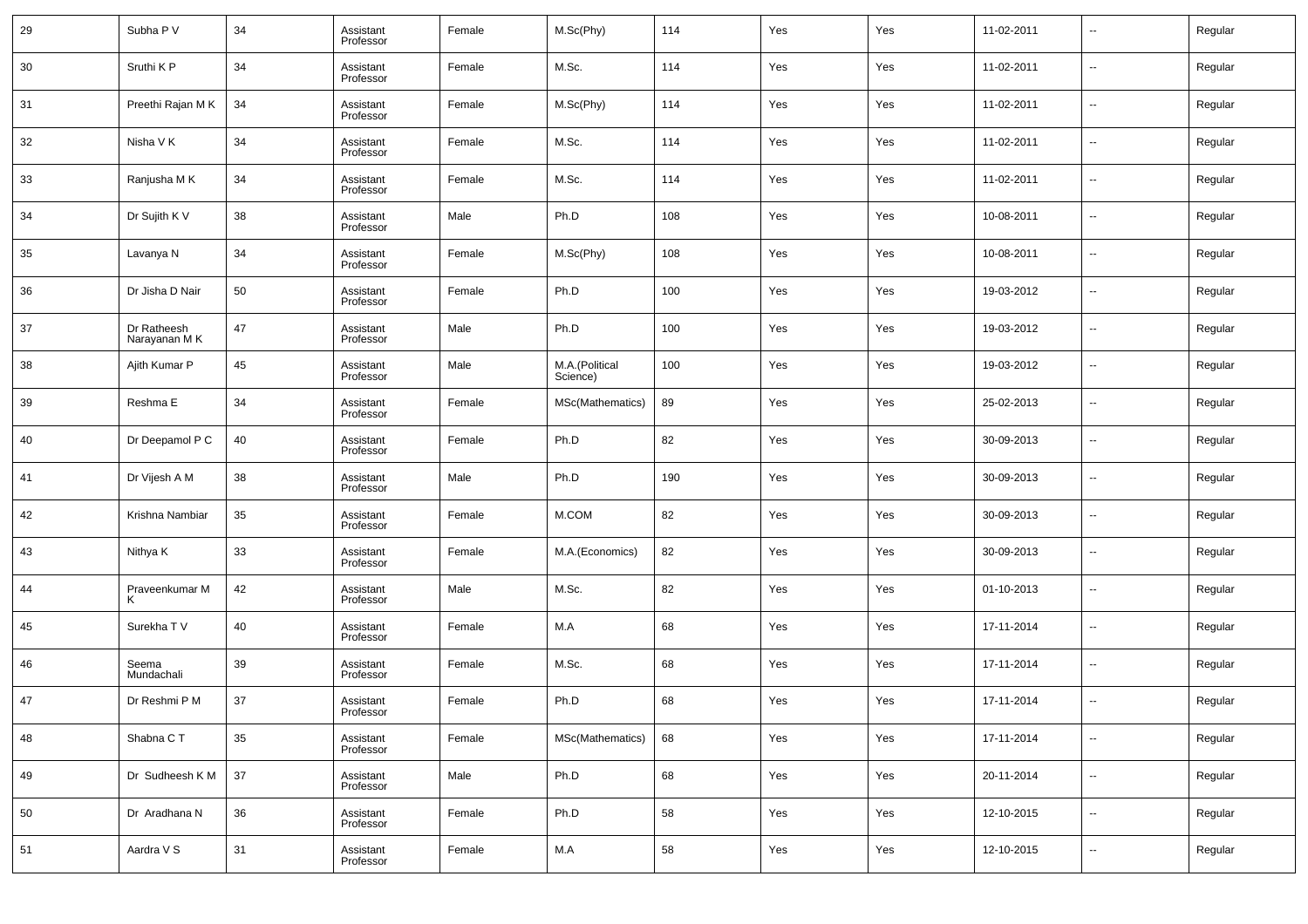| 52   | Suresh E V              | 39 | Assistant<br>Professor | Male   | MSc(Mathematics) | 58 | Yes | Yes | 13-10-2015 | $\overline{\phantom{a}}$ | Regular                |
|------|-------------------------|----|------------------------|--------|------------------|----|-----|-----|------------|--------------------------|------------------------|
| 53   | Dr Gopika K K           | 41 | Assistant<br>Professor | Female | Ph.D             | 58 | Yes | Yes | 14-10-2015 | $\overline{\phantom{a}}$ | Regular                |
| 54   | Archana<br>Kemanaballli | 41 | Assistant<br>Professor | Female | <b>MBA</b>       | 41 | Yes | Yes | 27-02-2017 | $\overline{\phantom{a}}$ | Regular                |
| 55   | Dr Shyma P              | 37 | Assistant<br>Professor | Female | Ph.D             | 41 | Yes | Yes | 28-02-2017 | $\overline{\phantom{a}}$ | Regular                |
| 56   | Dr Vigi V Nair          | 38 | Assistant<br>Professor | Female | Ph.D             | 41 | Yes | Yes | 27-02-2017 | $\overline{\phantom{a}}$ | Regular                |
| 57   | Dr Sreejith E K         | 33 | Assistant<br>Professor | Male   | Ph.D             | 41 | Yes | Yes | 01-03-2017 | $\overline{\phantom{a}}$ | Regular                |
| 58   | Prasanth P              | 35 | Assistant<br>Professor | Male   | M.A              | 41 | Yes | Yes | 01-03-2017 | $\overline{\phantom{a}}$ | Regular                |
| 59   | Jijina K                | 25 | Assistant<br>Professor | Female | MSc(Mathematics) | 21 | Yes | Yes | 24-06-2019 | $\overline{\phantom{a}}$ | Regular                |
| 60   | Ajith K N               | 38 | Assistant<br>Professor | Male   | MP.Ed.           | 13 | Yes | Yes | 24-06-2019 | $\overline{\phantom{a}}$ | Regular                |
| 61   | Dr Manojkumar N         | 36 | Assistant<br>Professor | Male   | Ph.D             | 13 | Yes | Yes | 24-06-2019 | $\overline{\phantom{a}}$ | Regular                |
| 62   | Dr Shyna V V            | 36 | Assistant<br>Professor | Female | Ph.D             | 13 | Yes | Yes | 24-06-2019 | $\overline{\phantom{a}}$ | Regular                |
| 63   | Dr Priyanka B           | 33 | Assistant<br>Professor | Female | Ph.D             | 13 | Yes | Yes | 24-06-2019 | $\overline{\phantom{a}}$ | Regular                |
| 64   | Dr N M Sreekanth        | 32 | Assistant<br>Professor | Male   | Ph.D             | 13 | Yes | Yes | 24-06-2019 | $\overline{\phantom{a}}$ | Regular                |
| 65   | Dr Arun Thomas N        | 32 | Assistant<br>Professor | Male   | Ph.D             | 13 | Yes | Yes | 24-06-2019 | $\overline{\phantom{a}}$ | Regular                |
| 66   | Dr Nisamudheen T        | 31 | Assistant<br>Professor | Male   | Ph.D             | 13 | Yes | Yes | 24-06-2019 | $\overline{\phantom{a}}$ | Regular                |
| 67   | Dr Vishnu<br>Thankappan | 30 | Assistant<br>Professor | Male   | Ph.D             | 13 | Yes | Yes | 24-06-2019 | $\overline{\phantom{a}}$ | Regular                |
| 68   | Amritha Vydoori S       | 27 | Assistant<br>Professor | Female | M.A              | 8  | Yes | Yes | 06-11-2019 | $\overline{\phantom{a}}$ | Regular                |
| 69   | Dr Aiswarya P K         | 30 | Assistant<br>Professor | Female | Ph.D             | 8  | Yes | Yes | 06-11-2019 | $\overline{\phantom{a}}$ | Regular                |
| 70   | Smt Vidya P K           | 27 | Other                  | Female | <b>MBA</b>       | 9  | Yes | Yes | 24-06-2019 | $\overline{\phantom{a}}$ | Adhoc /<br>Contractual |
| $71$ | Dr Vasudevan V          | 38 | Other                  | Male   | Ph.D             | 24 | Yes | Yes | 02-07-2018 | $\overline{\phantom{a}}$ | Adhoc /<br>Contractual |
| 72   | Nivedita R Karun        | 28 | Other                  | Female | M. Phil          | 13 | Yes | Yes | 24-06-2019 | $\overline{\phantom{a}}$ | Adhoc /<br>Contractual |
| 73   | Aswathi K               | 26 | Other                  | Female | M.A              | 9  | Yes | No  | 17-06-2019 | 31-03-2020               | Adhoc /<br>Contractual |
| 74   | Dhanya K                | 32 | Other                  | Female | M.A              | 9  | Yes | No  | 24-06-2019 | 31-03-2020               | Adhoc /<br>Contractual |